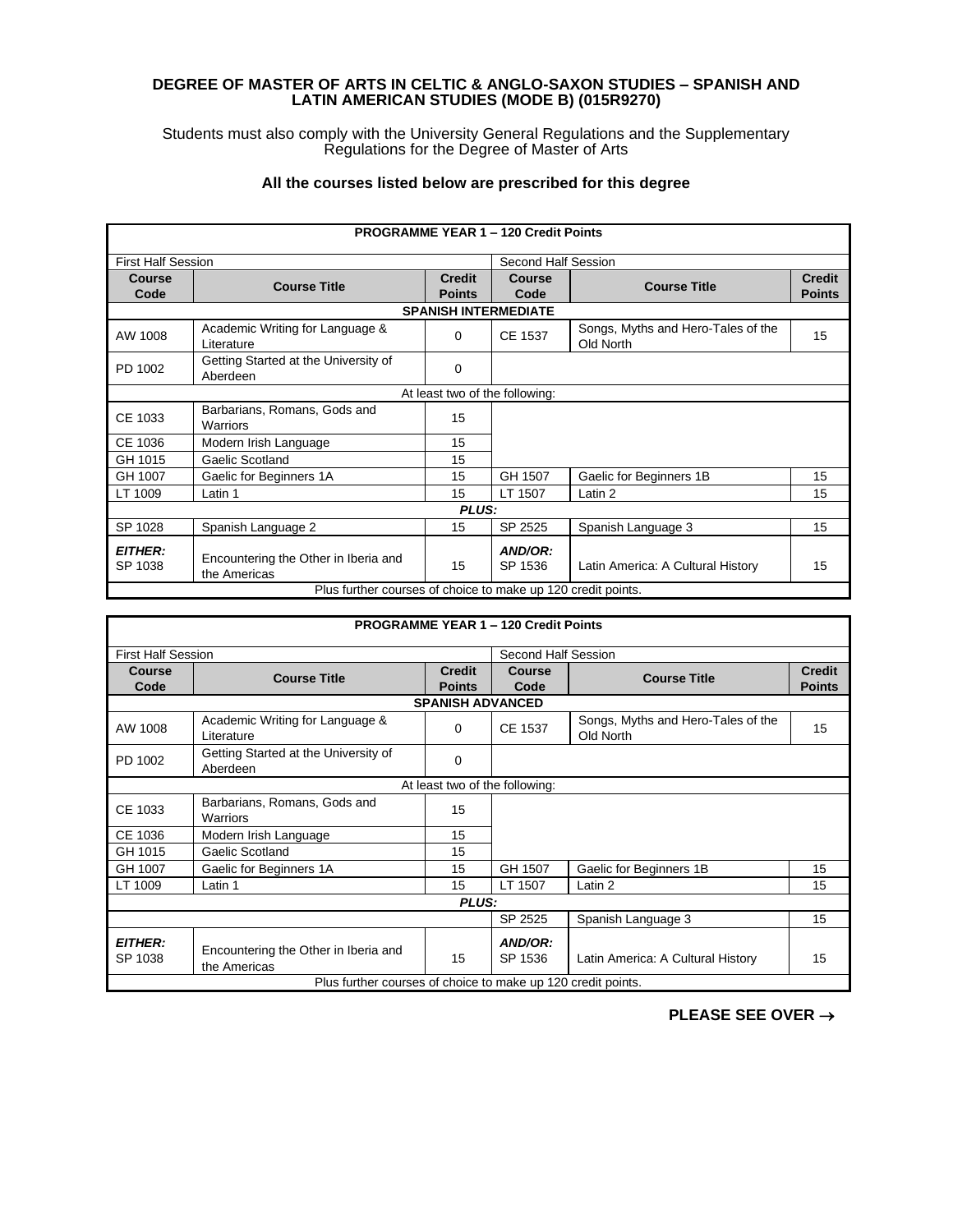| <b>PROGRAMME YEAR 2 - 120 Credit Points</b> |                                                                                                       |    |  |                                                              |                                |  |
|---------------------------------------------|-------------------------------------------------------------------------------------------------------|----|--|--------------------------------------------------------------|--------------------------------|--|
|                                             | <b>First Half-Session</b><br>Second Half-Session                                                      |    |  |                                                              |                                |  |
| <b>Course</b><br>Code                       | <b>Course Title</b><br><b>Course Title</b><br><b>Credit</b><br><b>Course</b><br><b>Points</b><br>Code |    |  |                                                              | <b>Credit</b><br><b>Points</b> |  |
| SPANISH INTERMEDIATE/ADVANCED               |                                                                                                       |    |  |                                                              |                                |  |
| CE 2063                                     | Love, Loss and Revival: Gaelic<br>Ireland, 1700 to the Present                                        | 15 |  |                                                              |                                |  |
| SP 2026                                     | Spanish Language 4                                                                                    | 15 |  | Second half session to be spent in<br>Spain or Latin America | 60                             |  |
| SP 2036                                     | Latin America: Texts and Contexts                                                                     | 15 |  |                                                              |                                |  |
| Plus further 15 credits courses of choice   |                                                                                                       |    |  |                                                              |                                |  |

| <b>PROGRAMME YEAR 3 - 120 Credit Points</b>                                                                                                              |                                           |                                |                |                     |                                |  |  |
|----------------------------------------------------------------------------------------------------------------------------------------------------------|-------------------------------------------|--------------------------------|----------------|---------------------|--------------------------------|--|--|
|                                                                                                                                                          | First Half-Session<br>Second Half-Session |                                |                |                     |                                |  |  |
| <b>Course</b><br>Code                                                                                                                                    | <b>Course Title</b>                       | <b>Credit</b><br><b>Points</b> | Course<br>Code | <b>Course Title</b> | <b>Credit</b><br><b>Points</b> |  |  |
| SP 30A3                                                                                                                                                  | Spanish Language 6<br>15                  |                                |                |                     |                                |  |  |
| 60 credit points of level 3 Celtic & Anglo-Saxon courses from the table below.<br>Plus 45 credits of Level 3 Spanish and Latin American Studies courses. |                                           |                                |                |                     |                                |  |  |

Г

| <b>PROGRAMME YEAR 4 - 120 Credit Points</b>                                                                                                                                                                                             |                                                                       |        |      |    |               |
|-----------------------------------------------------------------------------------------------------------------------------------------------------------------------------------------------------------------------------------------|-----------------------------------------------------------------------|--------|------|----|---------------|
|                                                                                                                                                                                                                                         | <b>First Half-Session</b><br>Second Half-Session                      |        |      |    |               |
| Course                                                                                                                                                                                                                                  | <b>Course Title</b><br><b>Course Title</b><br><b>Credit</b><br>Course |        |      |    | <b>Credit</b> |
| Code                                                                                                                                                                                                                                    |                                                                       | points | Code |    | points        |
| SP 40A5                                                                                                                                                                                                                                 | Spanish Language 7                                                    |        |      |    | 30            |
| <b>EITHER:</b><br>Dissertation in Celtic & Anglo Saxon<br>CE 4598<br><b>Studies</b>                                                                                                                                                     |                                                                       |        |      | 30 |               |
| OR:<br>SP 4039                                                                                                                                                                                                                          | Dissertation in Hispanic Studies                                      |        |      | 30 |               |
| Plus further course(s) of Level 4 Celtic & Anglo-Saxon Studies from the table below to gain 60 credits in the discipline.<br>Plus further course(s) of Level 4 Spanish and Latin American Studies to gain 60 credits in the discipline. |                                                                       |        |      |    |               |

**PLEASE SEE OVER** →

٦